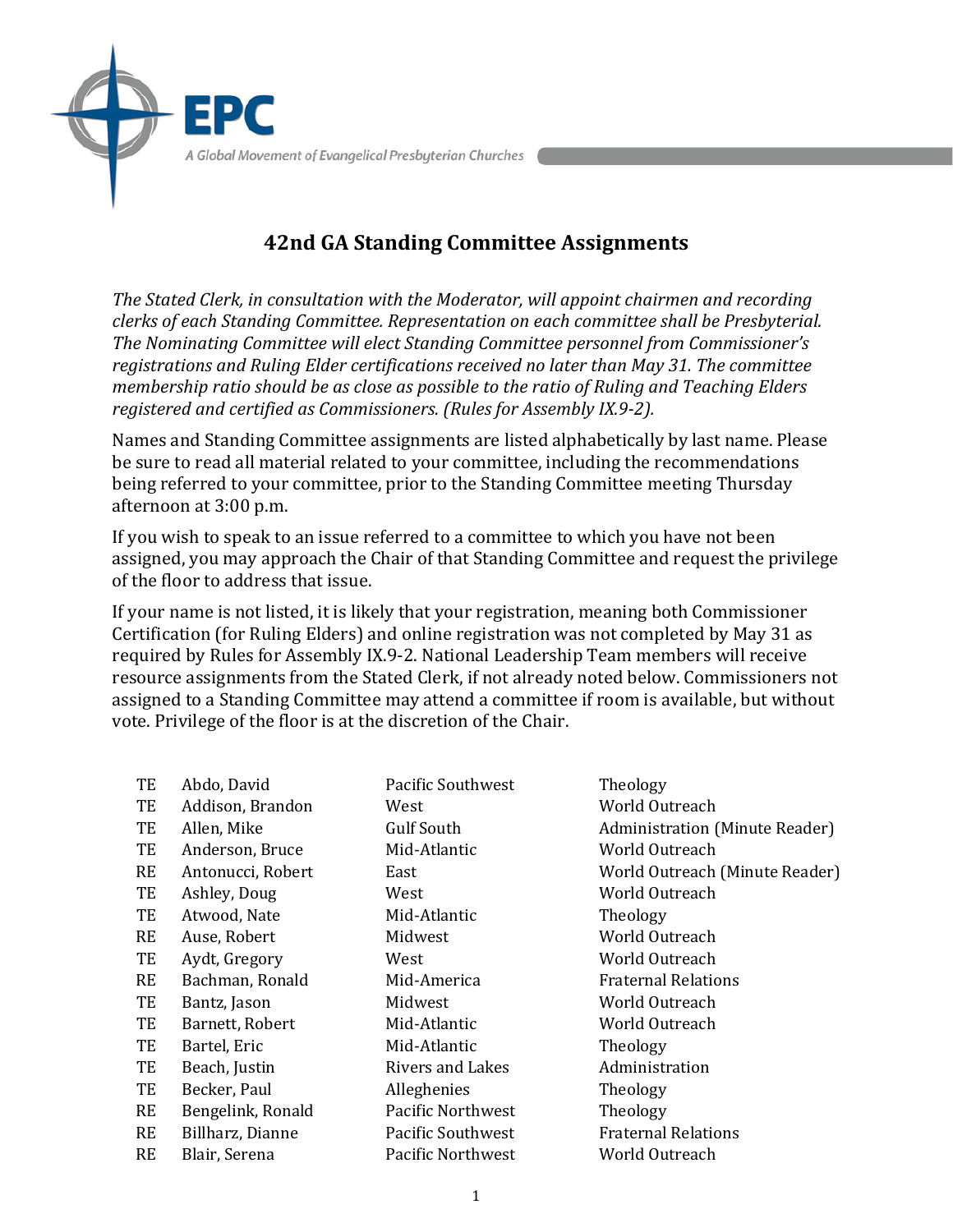TE Brady, Harper **Alleghenies** Theology (Minute Reader) TE Bremerman, Philip West Memorials & Appreciation RE Brennan, Scott West Theology RE Bringard, Jerry Midwest Administration RE Brown, Bob East World Outreach RE Brown, Darrin West West Theology RE Brown, Rea Mid-Atlantic Fraternal Relations TE Brunson, Andrew Mid-Atlantic World Outreach TE Buhl, Erik **Pacific** Southwest Memorials & Appreciation TE Burton, Rufus Mid-Atlantic World Outreach RE Caggiano, Vincent Great Plains Theology RE Cantrell, Barbara Pacific Southwest World Outreach TE Carey, George **Pacific Southwest** World Outreach TE Carey, Tim Mid-Atlantic World Outreach RE Carney, Mike **Alleghenies** Theology RE Carolas, Frank Alleghenies Fraternal Relations TE Carpenter, Marty Pacific Southwest Administration TE Carroll, Sean Midwest Administration RE Carter, John Gulf South Theology TE Chambers, Rob Mid-Atlantic Theology TE Cheevers, Daniel Southeast Southeast Memorials & Appreciation TE Cheevers, Lesley Southeast World Outreach RE Cimprich, Nancy East East Fraternal Relations RE Cloutier, Bill Midwest Administration RE Compston, Judith Alleghenies Morld Outreach TE Cornett, Andrew Southeast Theology RE Cox, Marilynn Florida and the Caribbean Administration TE Crawford, William Gulf South Theology TE Cunningham, Ben Gulf South Memorials & Appreciation TE Curtis, Chris **Rivers** and Lakes Theology (Minute Reader) RE Danusiar, Christopher Rivers and Lakes Administration TE Davidson, Miles Southeast Theology TE Dawson, Gerrit Gulf South Theology TE de Jeu, Marc Alleghenies Administration TE de Jong, Paul Florida and the Caribbean World Outreach TE Dudley, William Southeast Administration RE Dunlap, Gerald Pacific Southwest Theology RE Duvall, Rebecca Pacific Southwest World Outreach

EPC

TE Dwight, David Mid-Atlantic Theology

TE Burkholder, Benjamin Alleghenies World Outreach (Minute Reader) TE Cauley, Kevin Mid-Atlantic World Outreach (Minute Reader) TE Cupschalk, James East East Fraternal Relations (Minute Reader) RE Daniels, Greg West West Memorials & Appreciation (Chairman)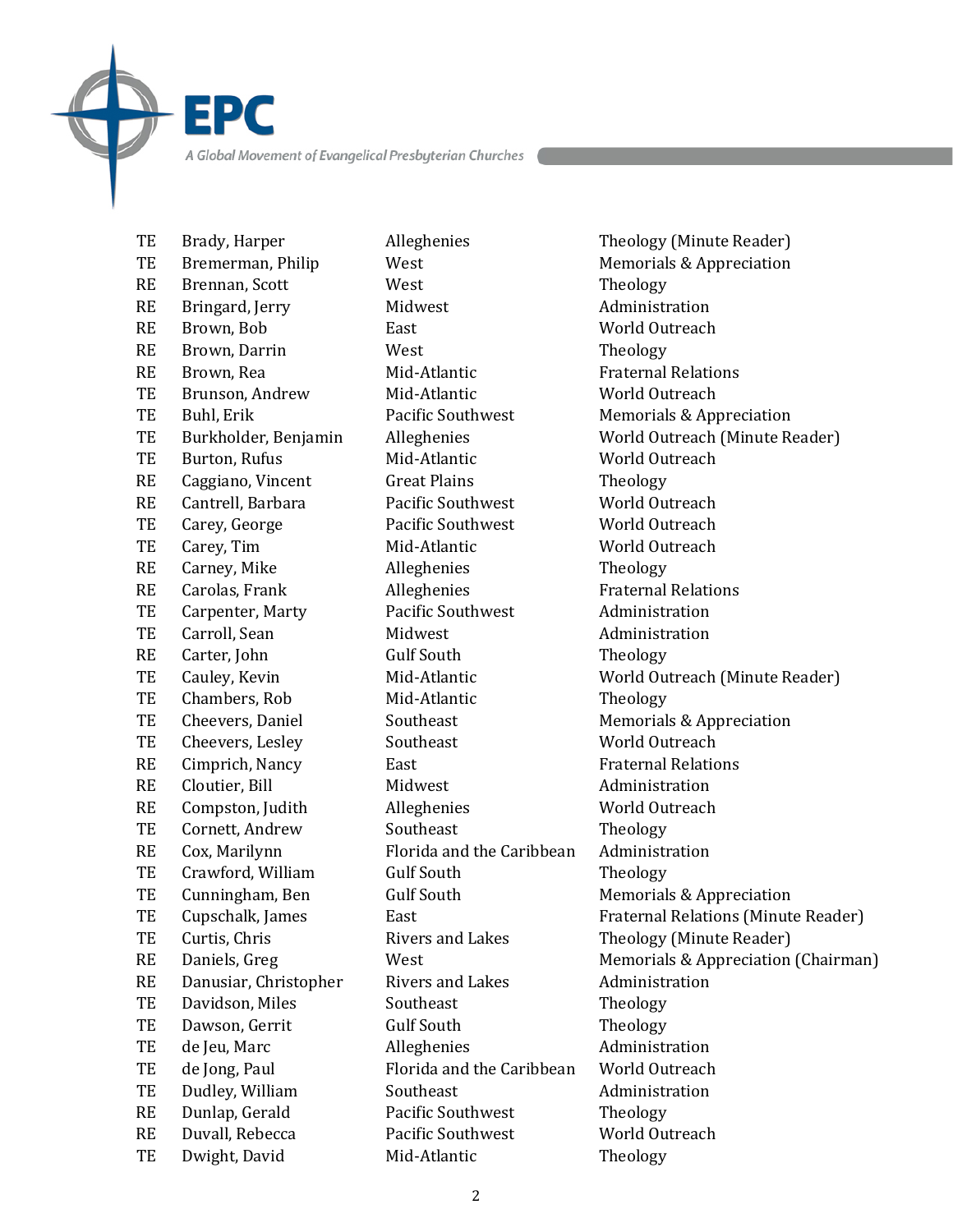TE Eatough, Chris Alleghenies Administration RE Edwards, Howie Rivers and Lakes Memorials & Appreciation TE Edwards, Tracy Southeast World Outreach TE Ellis, Jefferson Alleghenies Theology TE Evans, Richard Pacific Northwest World Outreach RE Everhart, Matthew Southeast Southeast Fraternal Relations RE Fall, Alison West West World Outreach TE Farrell, Mark **Florida** and the Caribbean World Outreach RE Faulkner, Frank Midwest Midwest World Outreach TE Feiser, David **East** East Theology TE Fenska, David Pacific Southwest World Outreach RE Fesmire, Elizabeth Alleghenies Fraternal Relations RE Fesmire, Michael Alleghenies Morld Outreach TE Filston, Tim Southeast World Outreach TE Fischler, David Central South Theology RE Fleet, Gary Southeast Fraternal Relations RE Flores, Enid Florida and the Caribbean Theology TE Fortson, Don Mid-Atlantic Fraternal Relations TE Foster, John Gulf South Theology TE Foster, Tim Central South Fraternal Relations (Clerk) TE Francis, Glen Midwest World Outreach TE Franssell, Helen East East Theology (Minute Reader) TE Frison, Mike Midwest Midwest World Outreach RE Funk, Steve Great Plains Theology TE Gatchell, Bonnie East East Theology TE Geil, Eric Southeast Administration RE Gilbertson, Kyle Pacific Northwest World Outreach TE Goetz, David Rivers and Lakes Theology TE Gould, Isaac Rivers and Lakes Memorials & Appreciation TE Graham, Lowell Mid-America Morld Outreach TE Graham, Matthew West **Theology** TE Graham, Scott **Alleghenies** Fraternal Relations TE Grapengater, Mark West Theology RE Gray, Tom Pacific Northwest World Outreach RE Griffin, Scott **Pacific Northwest** Administration (Chairman) RE Grunwald, Barbara Pacific Southwest Administration TE Gunn, Greg Florida and the Caribbean World Outreach TE Hackman, Megan Pacific Northwest Administration TE Hammans, Joshua Florida and the Caribbean Administration TE Harris, James Mid-Atlantic Theology TE Harris, Joyce Midwest Memorials & Appreciation

EPC

TE Hawkins, Julie Pacific Northwest Administration

RE Eshoff, Mark Pacific Southwest Administration (Minute Reader)

3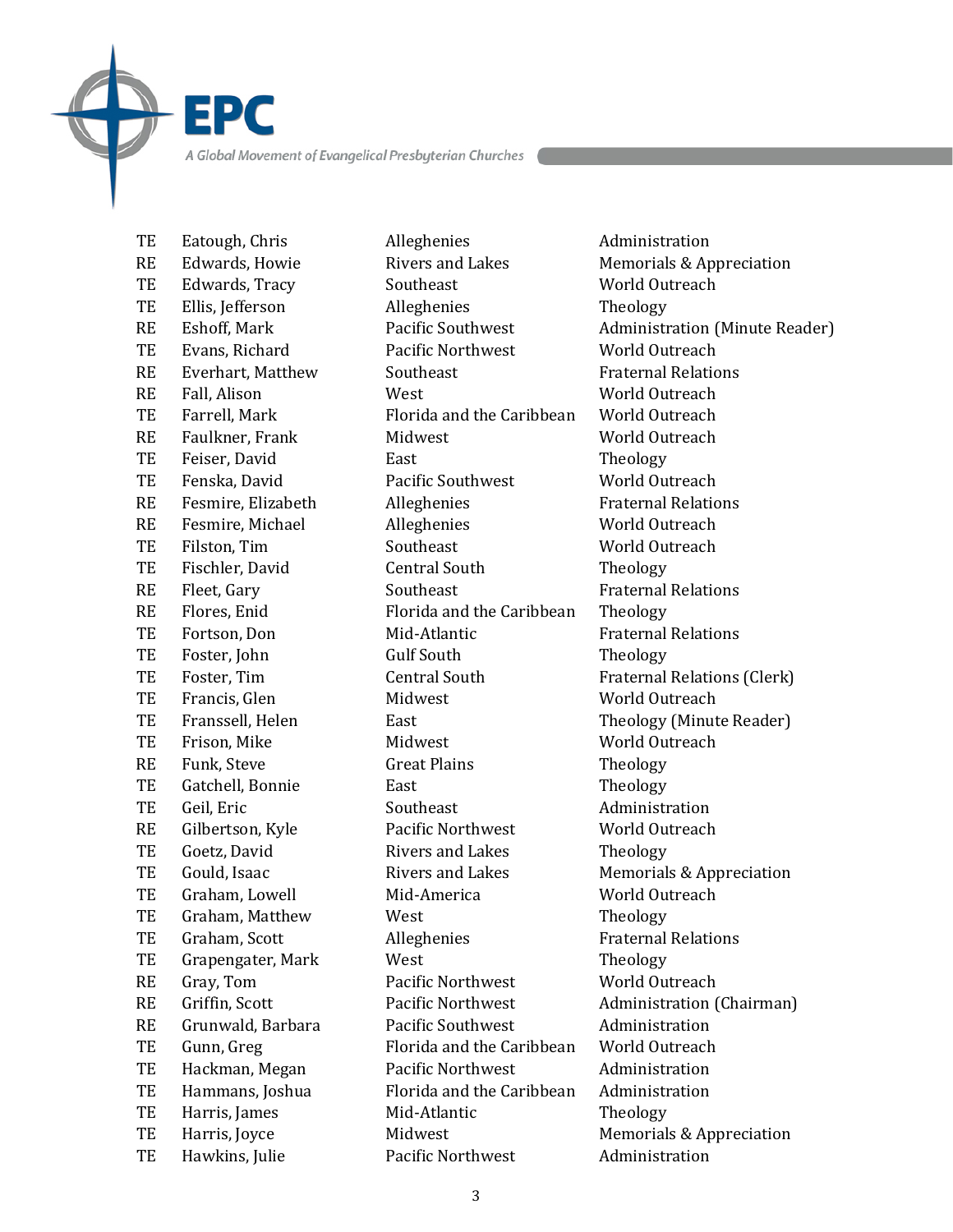TE Heming, William Pacific Northwest Fraternal Relations TE Herrin, Michael **Gulf** South **Gulf** Fraternal Relations TE Hock, Robert Midwest Theology RE Hogan, Petra **Midwest** Midwest Memorials & Appreciation TE Holderman, JT East East Theology (Chairman) TE Hopkins, Zach Rivers and Lakes Theology TE Horgan, Ronald Mid-Atlantic Medicines Administration RE Hughes, Deborah Pacific Southwest Fraternal Relations RE Humphreys, Jim Mid-America Administration RE Humphreys, Susan Mid-America Memorials & Appreciation TE Hunsicker, David Mid-Atlantic Medicines Administration RE Hurst, Steven Mid-America Theology TE Irwin, Paul Pacific Southwest World Outreach RE Jenkins, Ann **West** Mest Administration RE Jenkins, Mark Mid-Atlantic World Outreach RE Johnson, Alan West West World Outreach RE Johnston, Edwin Southeast Administration TE Jones, Mike Florida and the Caribbean Administration RE Jones, Steve Midwest Theology RE Jones, Victor **Gulf** South **Administration** TE Kelly, William **East** East Administration RE Keno, Douglas Florida and the Caribbean Administration RE Khalaji, Marilyn Pacific Southwest Administration RE Killingbeck, Julie Midwest Midwest Morld Outreach RE Killingbeck, William Midwest Theology TE Kim, Jason West West Memorials & Appreciation TE Kim, Joe **East** East **Administration** TE Kiser, Noah Central South Memorials & Appreciation TE Knedgen, Bryan Florida and the Caribbean Theology TE Knottnerus, Sam Pacific Southwest World Outreach TE Koenigsaecker, Scott Pacific Northwest Theology TE Koesters, Andrew Mid-Atlantic Memorials & Appreciation RE Kostaroff, Ed Midwest Administration RE Kraiss, Ronald West West World Outreach RE Kuhlman, Dexter Mid-America Theology RE Lacey, Frank Central South Theology TE Lancaster, Jeffrey Rivers and Lakes World Outreach RE LaPorte, Pam West Messic Music Administration TE Latham, Tim East Administration

**EPC** 

RE Hein, Gary West West Theology

RE Kaiser, Tami Florida and the Caribbean Memorials & Appreciation (Clerk) TE Kish, Daniel **Central South** Fraternal Relations (Minute Reader) TE Latz, Vince **Alleghenies** Fraternal Relations (Minute Reader)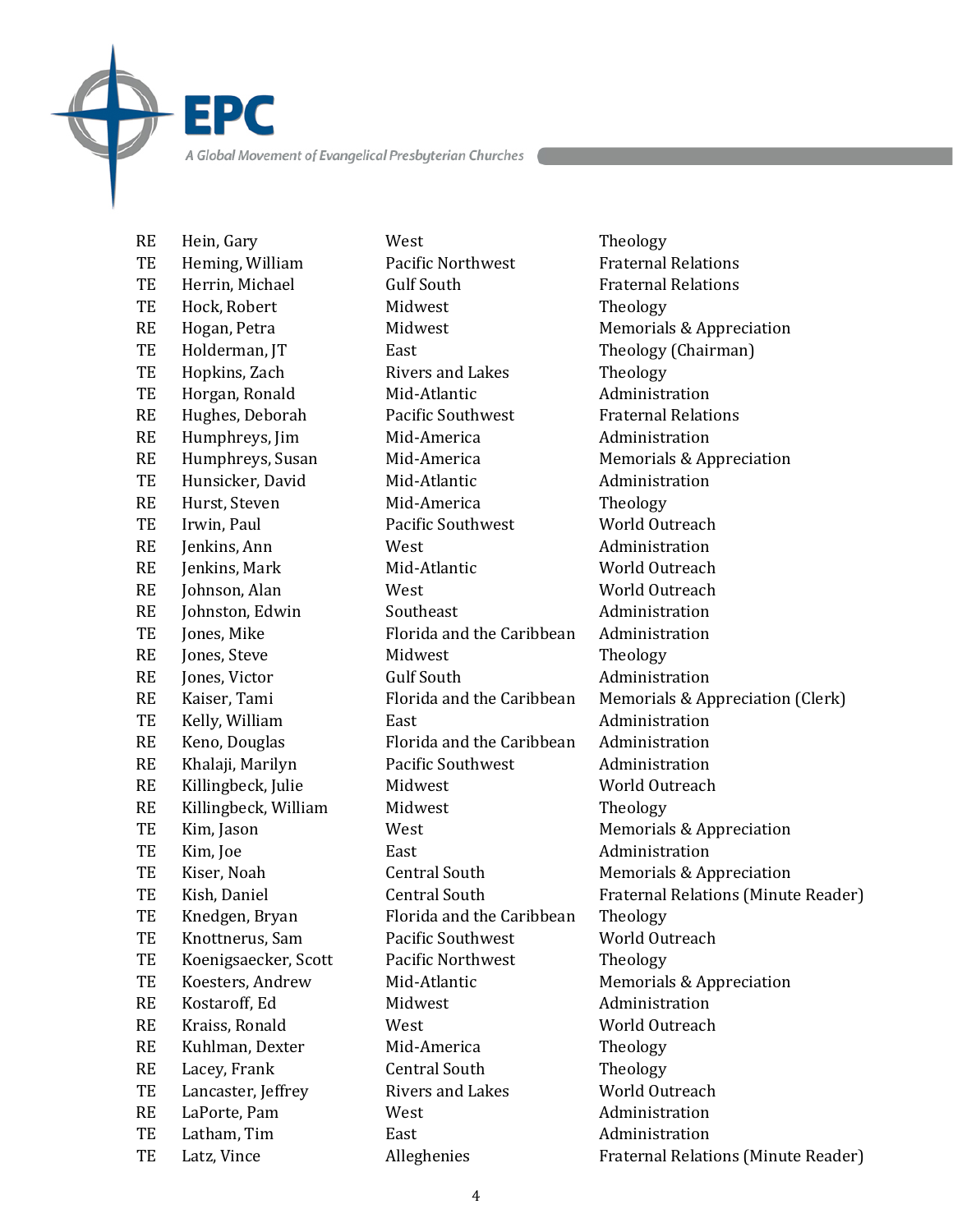RE Lear, Susan Great Plains World Outreach RE Lemus, Francisco Pacific Northwest Theology RE Lerch, Tom Pacific Northwest Theology TE Lescher, Cole Mid-America World Outreach RE Liddon, Rob Central South Theology RE Long, Johnny Southeast World Outreach RE Lum, Patricia **Pacific** Southwest **Pacific** Fraternal Relations TE Mallard, Timothy East Theology TE Manuel, Paul Southeast World Outreach TE McCallum, Ed West Administration (Clerk) TE McGhee, Gary Mid-Atlantic Theology RE McKinney, Grant Alleghenies Morld Outreach TE McNeill, Jeremy Midwest Theology TE Mendoza, Jason Gulf South Administration TE Menzel, David Midwest Theology TE Meyers, Glenn **Alleghenies** Administration RE Mills, Richard **Alleghenies** World Outreach TE Milroy, David Alleghenies Administration RE Mitchell, Linda Central South Administration TE Mitchell, Matthew Gulf South Administration TE Moelk, James Alleghenies Administration RE Moelk, Jaye **Alleghenies** Theology TE Moore, Jeff Rivers and Lakes World Outreach RE Moore, Norma **Pacific Southwest** World Outreach TE Morton, Andrew Midwest **Fraternal Relations** RE Moschetta, Bill Alleghenies Administration TE Muttart, Dan Alleghenies Theology TE Nelson, Tom Midwest Theology TE Newhall, Stephen West Theology RE Nielsen, Neal Mid-America Theology TE Olszewski, Robert Florida and the Caribbean World Outreach TE Oppriecht, Kermit Great Plains Administration TE Ortega, Marcos East East World Outreach RE Owen, I.R. Central South World Outreach TE Peterson, Jeremy East East World Outreach TE Phelps, Daniel **East** East World Outreach TE Piehl, Chris West Administration

EPC

RE Lear, Don Great Plains World Outreach

RE Manon, Diane Midwest Memorials & Appreciation TE McDonald, Kevin Great Plains Memorials & Appreciation TE Meyer, Ron East East Memorials & Appreciation RE Pedder, Randell Alleghenies Memorials & Appreciation TE Pleuss, David Rivers and Lakes Administration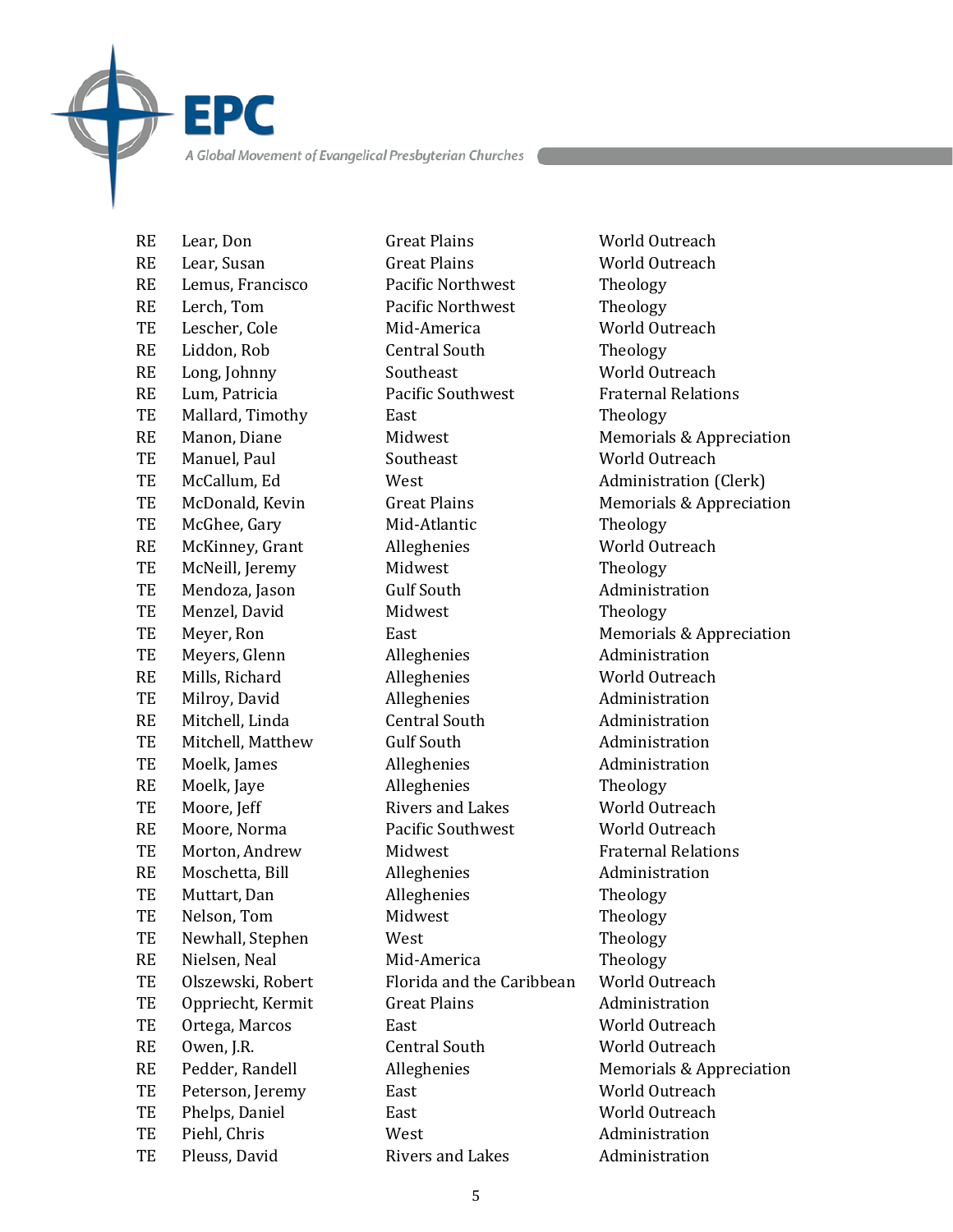TE Popadich, Chris East East World Outreach TE Porter, Waring Central South World Outreach TE Poteet, Carolyn Alleghenies World Outreach (Clerk) TE Potter, Mark Great Plains Administration RE Price, John Mid-Atlantic World Outreach TE Reasner, Adam Midwest Fraternal Relations TE Redd, John East East Theology RE Rezer, Harry **East** East **Administration** TE Rice, Sid Great Plains World Outreach TE Riggs, Jason Mid-Atlantic World Outreach RE Rivera, Lourdes **Florida** and the Caribbean Fraternal Relations RE Robbins, Craig West West Theology TE Robertson, George Central South Administration TE Rodriguez, Anthony Mid-Atlantic Theology TE Rose, Annie Rivers and Lakes Theology (Clerk) TE Rumer, Betsy **Alleghenies** Administration TE Ruyack, Ben Southeast Administration RE Sadler, Laurie **Midwest Administration** TE Salnave, George Rivers and Lakes World Outreach RE Schaulis, Charity Great Plains World Outreach TE Schwartz, Jonathan Southeast Administration RE Scott, Raymond Mid-Atlantic Theology TE Scribner, Pete Midwest Fraternal Relations RE Scullion, James Midwest Theology TE Sealy, Scott **Central South** Fraternal Relations TE Sembler, Justin Central South Theology TE Shaffer, Cameron East East Theology RE Shaneyfelt, Randy Great Plains Administration TE Sherrard, Joey Southeast Theology RE Shown, Bruce Midwest Mill Morld Outreach TE Smith, Joshua **Central South** Theology TE Smith, Robert Mid-Atlantic Administration TE Stith, Matt **Alleghenies** Fraternal Relations RE Stone, Byard Mid-Atlantic Administration TE Strunk, David Southeast Administration RE Sulimin, Edv Midwest Theology RE Sutherland, Gerri Midwest Midmeter Midmeter Muslem Administration RE Swedberg, Richard West **Fraternal Relations** 

**EPC** 

RE Pleuss, Iim Rivers and Lakes Theology RE Sywulak, Michael East East World Outreach

TE Rivera, Juan R. Florida and the Caribbean Fraternal Relations (Chairman) RE Roes, Allen Mid-Atlantic Administration (Minute Reader) RE Rumer, Roger Alleghenies Theology (Minute Reader)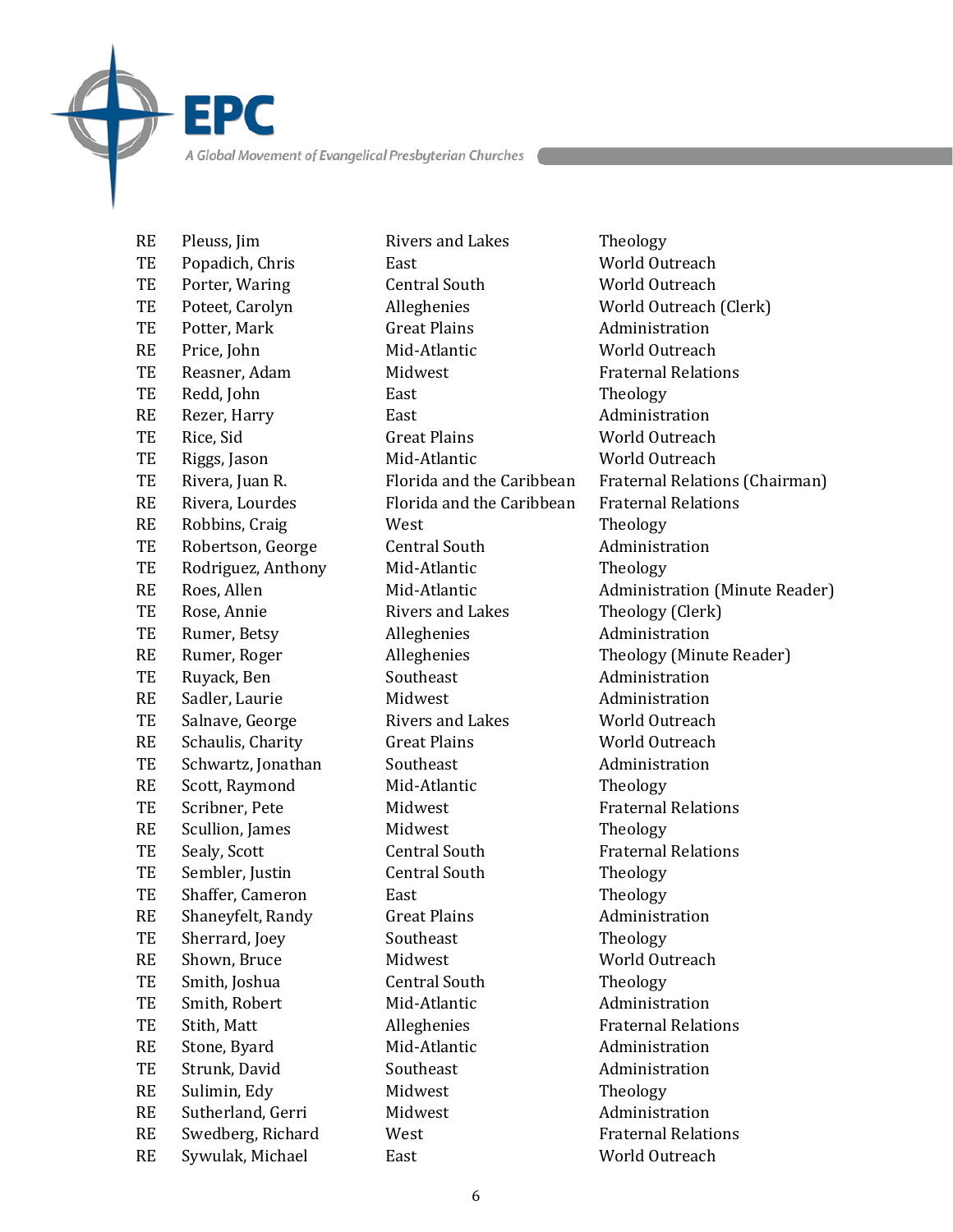RE Tayet, Kristen **Pacific Northwest** World Outreach TE Teague, Christopher Pacific Northwest Theology TE Thompson, Bill Central South World Outreach TE Thornton, Sirgregory Central South Administration TE Thorp, Case Florida and the Caribbean Fraternal Relations TE Thyne, James Mid-Atlantic Theology TE Titus, Bob Alleghenies Theology TE Toone, Mark **Pacific Northwest** Praternal Relations TE Toone, Rachel Mid-Atlantic Theology TE Trafford, Alan Gulf South Gulf Gulf Fraternal Relations TE Travis, Darin Gulf South Theology TE Tromble, Ted Rivers and Lakes World Outreach TE Tweedie, Brian Midwest Midwest World Outreach TE Tzeng, Benjamin Mid-America World Outreach TE Uhl, John Gulf South World Outreach TE Van Auken, Gerald Midwest World Outreach RE Van Brocklin, Marlene Pacific Southwest Theology RE Van Brunt, Joan Mid-Atlantic Memorials & Appreciation TE Van Den Berg, Stan Great Plains Fraternal Relations TE Vanderput, Mark Midwest Mill Mill Morld Outreach RE Walheim, Jon **East** East **Administration** TE Walker, Sonny Gulf South Theology RE Warncke, Ronald Midwest Theology RE Watson, Lynn West West Fraternal Relations TE Weber, David Mid-Atlantic Fraternal Relations TE Weeks, Josh Great Plains Administration RE Weese, Aaron **Alleghenies** Theology TE Weiland, Todd Great Plains Great Plations Fraternal Relations TE Werth, John Great Plains Administration RE Wettach, Alan **Alleghenies** Theology RE Wheelock, Robert Midwest Midministration TE White, Aaron Midwest Theology TE White, Rachel Pacific Northwest Memorials & Appreciation TE Willems, Mark **Pacific Northwest** Praternal Relations RE Williams, Carol **Alleghenies** Theology TE Williamson, Lance Pacific Northwest World Outreach RE Wilson, Karen **Pacific Northwest** World Outreach TE Winans, Chris Midwest Theology RE Wolgemuth, Kenneth Rivers and Lakes World Outreach RE Wood, David Midwest Norld Outreach

EPC

TE Wood, Jason D Gulf South Administration

TE Van Kampen, Kenneth Central South Administration (Minute Reader) RE Van Valkenburg, David West North World Outreach (Chairman)